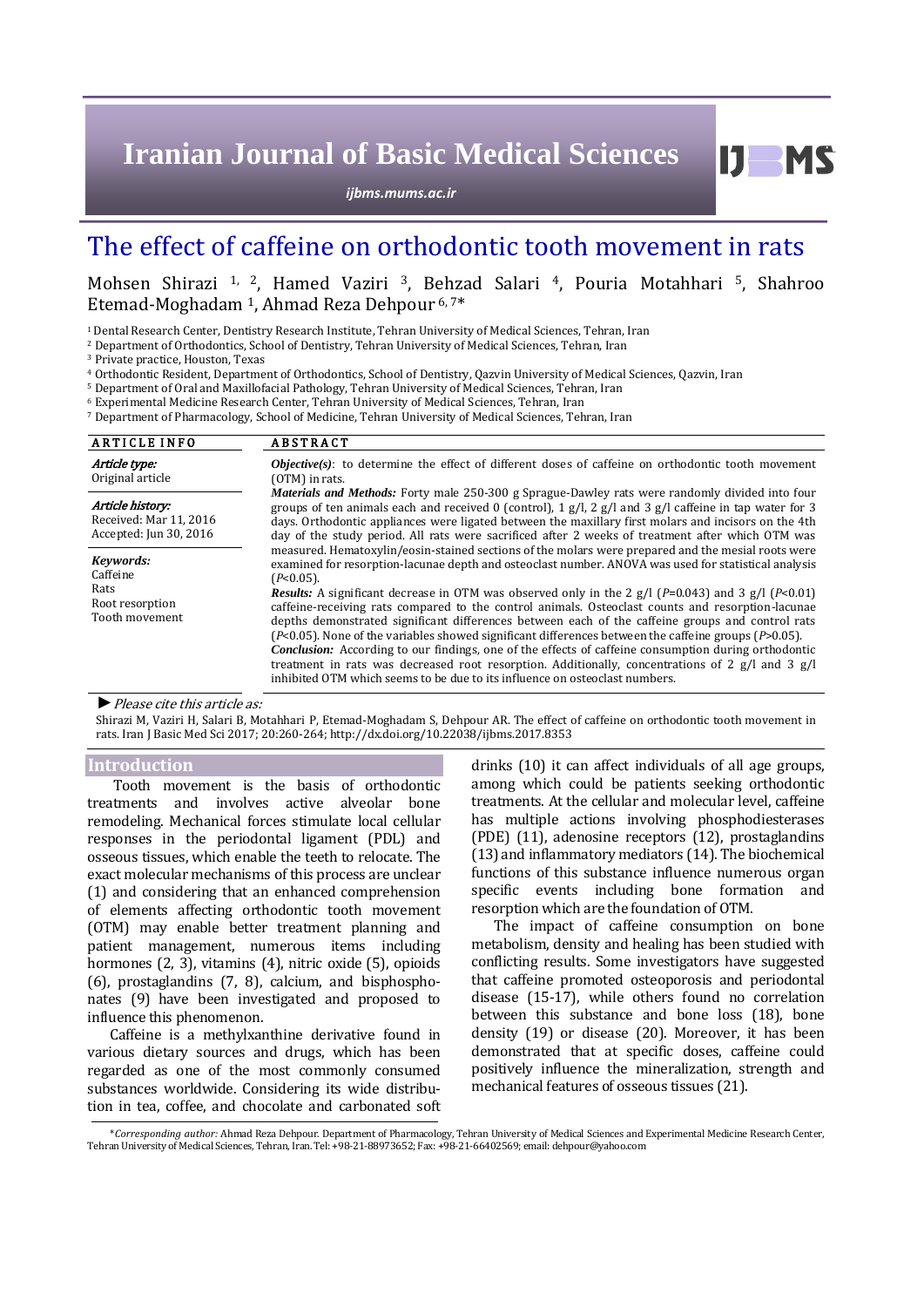The number of researches investigating the impact of caffeine on orthodontic treatments is limited in the English literature. Considering the widespread use of this substance in different doses and the lack of information on its numerous effects, we aimed to study a broad range of concentrations of caffeine on OTM in rats.

#### **Materials and Methods**

#### *Animals and experimental design*

The present investigation was approved by the Ethics Committee of Tehran University of Medical Sciences (code no. 4237) which operates according to Good Clinical Practice (GCP) and follows the national research council's guide for the care and use of laboratory animal's ethical guidelines, laws and regulations. A total of 40 male, Sprague-Dawley rats weighing 250-300 g were placed in eight plastic cages and acclimated to a 12-h light/dark cycle for 7 days with free access to water and standard laboratory rat chow. The rats were randomly assigned to 4 groups of 10 animals each and 1 g/l, 2 g/l and 3 g/l caffeine was added to their drinking water, 3 days before appliance insertion. The controls ingested plain water with no added substance. Water supply was restored and prepared every other day until the end of the study period.

#### *Application of orthodontic appliances*

Orthodontic treatments were administered using the method described by Shirazi *et al* (2) Briefly, each animal was anaesthetized by intra-peritoneal injection of 25 mg/kg ketamine hydrochloride (Rotexmedica, Trittau, Germany) and 8 mg/kg xylazine (Rotexmedica, Trittau, Germany) followed by insertion of a nickel-titanium closed coil spring (Sentaloy®, GAC, NY). All animals were in stage 3 (surgical stage) of anesthesia before orthodontic treatment. This was controlled by observation of reflex loss (corneal, pedal and pinnae), relaxation of muscles and rhythmic deep breathing. Rats showed no response to tail or abdominal skin pinching and there was no vocalization. The subjects were kept warm by wrapping them with a drape and their vital signs were monitored until full recovery. Appliances were ligated between the maxillary right first molars and incisors and activated to deliver a force of 60g, as measured by a dial push–pull gauge according to former investigations (2). Composite resin was used to bind the upper incisors, therefore limiting their distal dislocation and enforcing anterior anchorage. To prevent appliance damage, the lower incisors were reduced every 4 days by means of a diamond bur (Dentsply Maillefer, Ballaigues, Switzerland) using a high speed handpiece. Care was taken not to induce pulp exposure. In order to minimize animal discomfort and protect their appliances, standard chow was finely ground and moistened with tap water. The animals had access to food and caffeinated or plain water *ad libitum* (2). Animal weight and water intake was monitored every other day and accordingly, the amount of added caffeine (to tap water) was adjusted to supply doses of 1 g/l/day, 2 g/l/day and 3 g/l/day in each experimental group. Each rat consumed approximately 34-36 ml water in 24 hr which was in accordance with that measured previously (22).

#### *OTM measurements*

At the experimental end-point (2 weeks) all rats were weighed and sacrificed under anesthesia by sodium pentobarbital overdose prior to decapitation. Maxillae were separated and the distance between the 1st and 2nd molars was measured using a standard millimeter inter-proximal gauge before appliance removal.

#### *Histological investigation*

Histologic processing was carried out based on former studies (23, 24). Right hemimaxillae were dissected, fixed in 10% buffered formalin for 2 days and then immersed in 5% formic acid for approximately 7 days or until complete decalcification. All specimens underwent routine histologic processing and were embedded in paraffin followed by mesio-distally-directed cutting to obtain 5 μm sections for hematoxylin and eosin staining. Histopathologic examination was performed on the mesiobuccal root of the maxillary first molar as described previously (24). For this purpose, six sections containing the largest root area and including the entire length of the molar root were selected and osteoclast number along with maximum resorptive lacunae depths were assessed under an Olympus BX41 light microscope. The latter was determined by measuring the distance between the deepest points of the lacuna perpendicular to a line connecting its two edges. In cases with more than one resorptive lacuna the mean of lacunar depths was considered to represent root resorption and means of the six sections' measurements were used for data analysis (24).

#### *Statistical analysis*

All findings were expressed as mean ± standard deviation (SD). One-way analysis of variance (ANOVA) followed by Tukey test were used for statistical analysis and *P*<0.05 was considered significant.

#### **Results**

All rats showed a healthy behavior and survived to the end of the experiment period. There was no significant difference in weight among the study samples ( $P > 0.05$ ). The appliances remained intact and induced tooth movement in all animals. Mean changes in OTM, osteoclast count and root resorption in the 4 studied groups are shown in Table 1.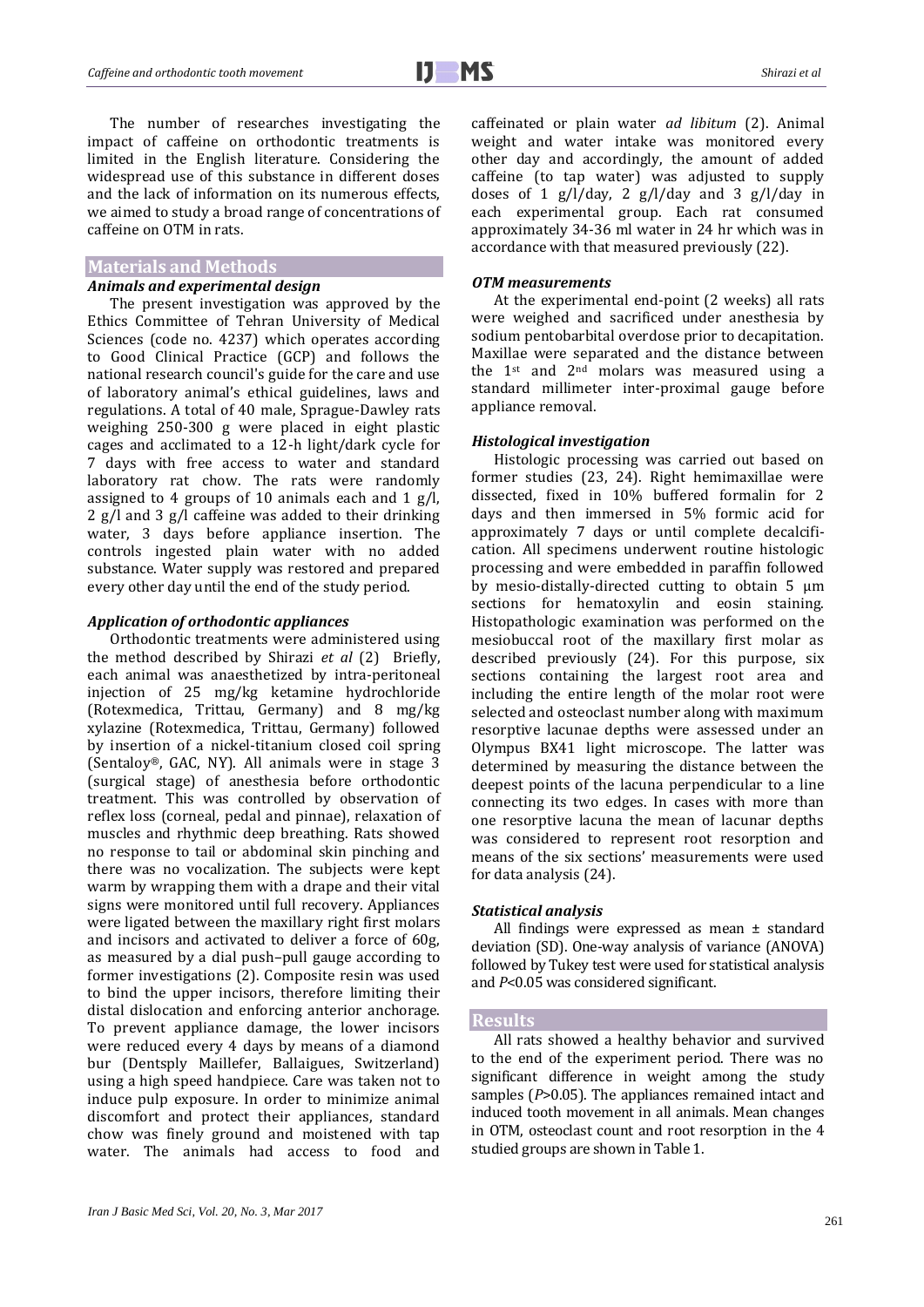|  |  |  |  | <b>Table 1.</b> Mean changes in the studied variables among the groups |
|--|--|--|--|------------------------------------------------------------------------|
|--|--|--|--|------------------------------------------------------------------------|

| Groups             | Orthodontic tooth movement (mm) | Osteoclast count   | Maximum resorptive lacuna depth (mm) |
|--------------------|---------------------------------|--------------------|--------------------------------------|
|                    | (mean±SD)                       | (mean±SEM)         | $(mean \pm SEM)$                     |
| Control            | $.485 \pm .059$                 | $7.300 \pm 1.337$  | $.462 \pm .004$                      |
| Caffeine $1 g/l$   | $.430 \pm .032$ (†)             | $5.400 \pm 1.074*$ | $.035 \pm .006*$                     |
| Caffeine $2$ $g/l$ | $.427 \pm .042*$                | $4.400 \pm .843$ # | $.038 \pm .007*$                     |
| Caffeine $3$ g/l   | $.388 \pm .050^*$               | $4.200 \pm .919$   | $.031 \pm .009$ #                    |

ϯ: Not significant compared with control group; **\*** *P*<0.05 compared with control group; **#** *P*<0.01 compared with control group



**Figure 1.** Photomicrograph depicting representative samples of (a) control animals with high osteoclastic count and (b) rats receiving 3 g/l caffeine demonstrating low osteoclast number. Osteoclasts are indicated by asterisks (Hematoxylin and Eosin staining; Original magnification ×200; scale bar for both images: 50 μm)

#### *Tooth Movement*

Comparison among groups revealed a significant difference between the control animals and those receiving 2 g/l (*P*=0.043) and 3 g/l (*P*<0.001) but not 1 g/l (*P*=0.059) caffeine. No significant differences were found between the caffeine groups (*P*>0.05), but a gradual decrease in OTM was observed with increasing caffeine dosage.

#### *Histologic findings*

The decrease in osteoclast numbers was more pronounced in groups receiving higher concentrations of caffeine (Figure 1). Significant differences in osteoclast numbers were observed between the controls and 1 g/l (*P*=0.002), 2 g/l (*P*<0.001) and 3 g/l (*P*<0.001) caffeine groups. There was no significant difference in this variable among the caffeine treated groups (*P*>0.05). Root resorption lacunae were more conspicuous in the mesial aspects of the mesial molar roots compared to the distal sides. Similar to osteoclastic counts, resorption lacunae demonstrated significant differences between the controls and 1 g/l (*P*=0.005), 2 g/l (*P*=0.042) and 3 g/l (*P*<0.001) caffeinereceiving animals (Figure 2). Root resorption was lowest in the 3 g/l followed by the 1 g/l and 2 g/l



**Figure 2.** Histopathologic view of root resorption in a representative (a) control animal and (b) 3 g/l caffeine-receiving rat. Arrows show resorptive lacunae. (Hematoxylin and Eosin staining; Original magnification ×200; scale bar for both images: 50 μm)

caffeine groups, with control animals showing the highest amount of root resorption (Table 1). There were no significant differences among the caffeine groups regarding resorption lacunae depths.

#### **Discussion**

Orthodontic treatments rely on bone turnover which may be affected by consumption of various substances and drugs (9).In the present study we assessed the impact of caffeine on OTM and found it to have a diminishing effect on tooth movement in rats. This clinical finding was corroborated by our histologic results which also showed a decrease in osteoclast numbers and root resorption.

The biochemical mechanisms underlying caffeine function can be used to explain our findings. This substance has been shown to block adenosine receptors (12), inhibit PDEs (11) and counteract the effects of prostaglandins<sup>13</sup>in addition to demonstrating anti-inflammatory characteristics (14) Adenosine, an extracellular purine, exerts its effects through cellsurface receptors, which are widely distributed in various tissues, including bone. The exact function of adenosine in osseous tissues is unclear, but it has been suggested to influence bone metabolism and osteoclast performance/differentiation via different processes. As an adenosine receptor antagonist, caffeine may be able to inhibit the formation and function of osteoclasts and consequently lead to decreased bone resorption (12, 21). It appears that the decreased OTM in caffeinetreated rats observed in the current investigation might have been caused by reduced bone resorption due to similar pharmacological activities.

Caffeine is an inhibitor of PDEs, which are known to elevate intracellular cyclic AMP (c-AMP) levels. The increase of this second-messenger in osteoblasts can aggravate their osteogenic function resulting in increased bone mass (11). Kinoshita *et al* (11) using a PDE inhibitor, suggested a possible role for these group of drugs in the suppression of bone resorption. They also observed a non-significant decrease in osteoclast number and suggested that PDEs may affect the function of these cells. We similarly found reduced osseous resorption reflected by the decreased OTM and osteoclast count in caffeinetreated rats. However our latter findings were significant which could be attributed to the use of different animal species (mice versus rats), routes of administration and drug doses between the studies.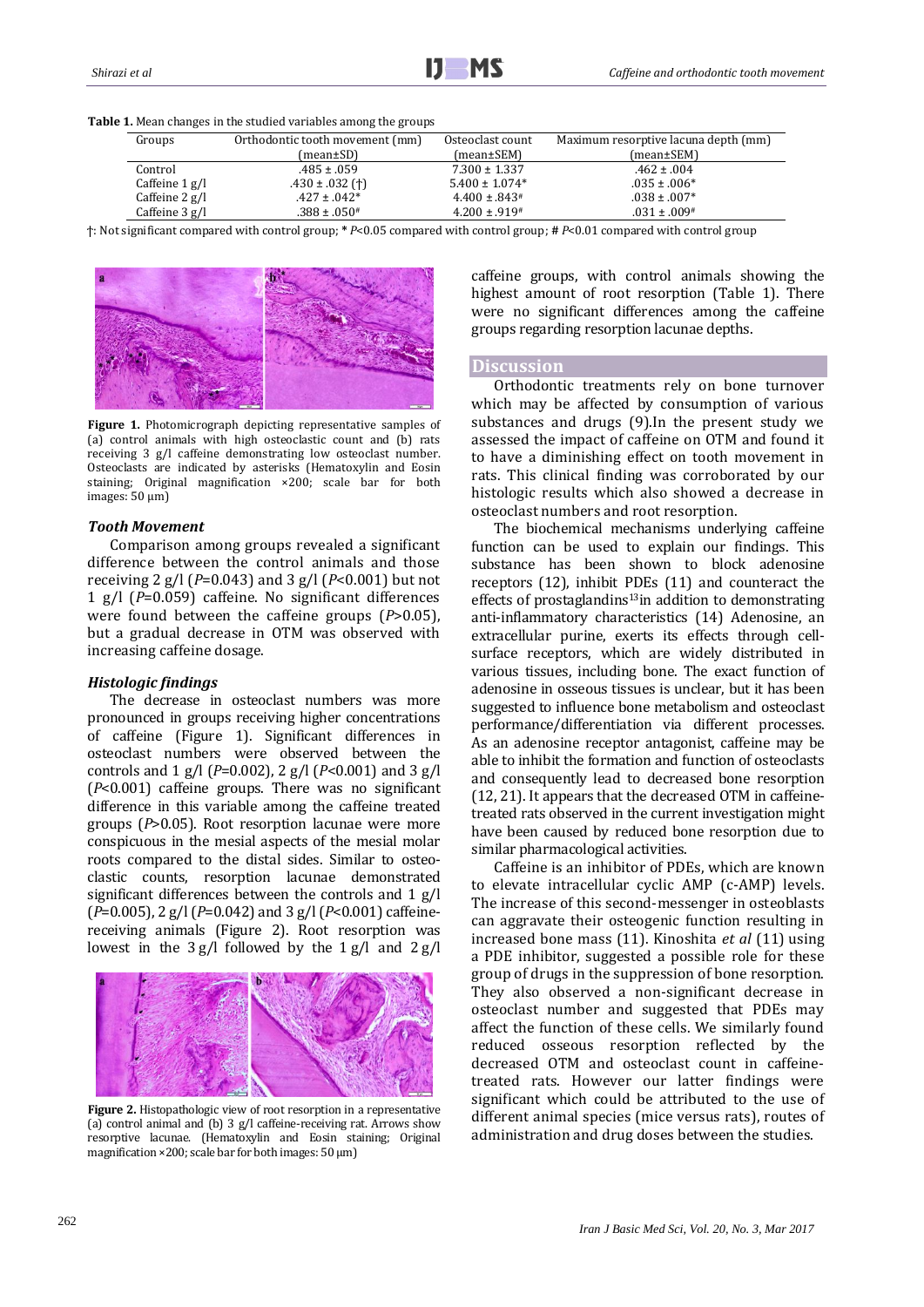Prostaglandins are significant bone resorption mediators and have been shown to increase OTM through increased osteoclast number and activity (7, 8). Considering that caffeine antagonizes the effect of this mediator (13), it could be expected that bone resorption and osteoclast numbers would decrease following its administration, which confirm the results obtained in the present study.

During osteoclastogenesis in the compression side of orthodontically treated teeth, both TNF-  $\alpha$  and IL-1, demonstrate pro-osteoclastic properties which can lead to increased bone resorption (25). Caffeine demonstrates anti-inflammatory effects and has been indicated to suppress TNF-α production (26). Pentoxifylline, similar to caffeine, is a xanthine derivative and was reported to inhibit the production of proinflammatory cytokines including IL-1 by some cell types (27).This feature could also help to explain the reduced OTM, and osteoclast count found in the present study.

Considering the similarities in derivation, function and morphology between osteoclasts and odontoclasts (25), the abovementioned cellular and molecular mechanisms of caffeine can also help clarify the reduced root resorption observed in our investigation.

Previous studies on caffeine and OTM are limited in the English literature. Yi *et al* (28) presented a hypothesis suggesting that caffeine may enhance OTM via reducing bone density. Nonetheless, as stated by the authors, this was only a hypothesis and not based on laboratory investigations. Additionally, in contrast to our findings, Peng and Yong-chun (29) showed increased osteoclastic numbers in orthodontically-treated rat molars receiving caffeine. They employed two doses of high and low caffeine, while we used a wide range of concentrations to examine the effect of this substance. Yi *et al* (30) also showed that intragastric administration of unpurified commercial caffeine accelerated preosteoclast cell synthesis in rats. This contrast could be attributed to concentration, duration and administration method of caffeine in that study. It is noteworthy that the different biochemical mechanisms responsible for the effects of caffeine are efficient only at specific doses; for example inhibition of PDE occurs at higher concentrations compared to those affecting adenosine receptors (10). Furthermore, a biphasic dose-dependent effect of caffeine on bone factors has been demonstrated *in vitro* (31). These facts underline the importance of considering the concentration of caffeine employed in a specific study before drawing conclusions and making comparisons between the results of various investigations.

#### **Conclusion**

Efficient tooth movement with minimal side effects is the major goal of orthodontic treatments. According to our findings root resorption decreased following caffeine administration, but a simultaneous reduction in OTM was also noted. Extrapolation of animal findings to human conditions should be practiced with caution; however our observations provide initial evidence that caffeine may not be entirely harmful to bone tissues. If confirmed by future research, orthodontists need to consider the osseous effects of caffeine during orthodontic treatment-planning, especially for patients who consume large amounts of caffeine-containing products.

#### **Acknowledgment**

The results described in this paper were part of a student thesis registered at the School of Dentistry, Tehran University of Medical Sciences, Tehran, Iran. We thank Dr Lina Malkamian, for her assistance in statistical analysis. There was no financial support from any third party for this project.

#### **References**

1. Meikle MC. The tissue, cellular, and molecular regulation of orthodontic tooth movement: 100 years after Carl Sandstedt. Eur J Orthod 2006; 28:221-240. 2. Shirazi M, Dehpour AR, Jafari F. The effect of thyroid hormone on orthodontic tooth movement in rats. J Clin Pediatr Dent 1999; 23:259-264. 3. Li F, Li G, Hu H, Liu R, Chen J, Zou S. Effect of parathyroid hormone on experimental tooth movement in rats. Am J Orthod Dentofacial Orthop 2013; 144:523-532. 4. Kawakami M, Takano-Yamamoto T. Local injection of 1,25-dihydroxyvitamin D3 enhanced bone formation for tooth stabilization after experimental tooth movement in rats. J Bone Miner Metab 2004; 22:541-546. 5. Shirazi M, Nilforoushan D, Alghasi H, Dehpour AR. The role of nitric oxide in orthodontic tooth movement in rats. Angle Orthod 2002; 72:211-215. 6. Nilforoushan D, Shirazi M, Dehpour AR. The role of opioid systems on orthodontic tooth movement in cholestatic rats. Angle Orthod 2002; 72:476-480. 7. Chao CF, Shih C, Wang TM, Lo TH. Effects of prostaglandin E2 on alveolar bone resorption during orthodontic tooth movement. Acta Anat (Basel) 1988; 132:304-309. 8. Kale S, Kocadereli I, Atilla P, Aşan E. Comparison of the effects of 1,25 dihydroxycholecalciferol and prostaglandin E2 on orthodontic tooth movement. Am J Orthod Dentofacial Orthop 2004; 25:607-614. 9. Bartzela T, Turp JC, Motschall E, Maltha JC. Medication effects on the rate of orthodontic tooth movement: a systematic literature review. Am J Orthod Dentofacial Orthop 2009; 135:16-26. 10. Fredholm BB, Battig K, Holmen J, Nehlig A, Zvartau EE. Actions of caffeine in the brain with special reference to factors that contribute to its widespread use. Pharmacol Rev 1999; 51:83-133. 11. Kinoshita T, Kobayashi S, Ebara S, Yoshimura Y, Horiuchi H, Tsutsumimoto T, *et al*. Phosphodiesterase

inhibitors, pentoxifylline and rolipram, increase bone mass mainly by promoting bone formation in normal mice. Bone 2000; 27:811-817.

12. Mediero A, Cronstein BN. Adenosine and bone metabolism. Trends Endocrinol Metab 2013; 24:290-300.